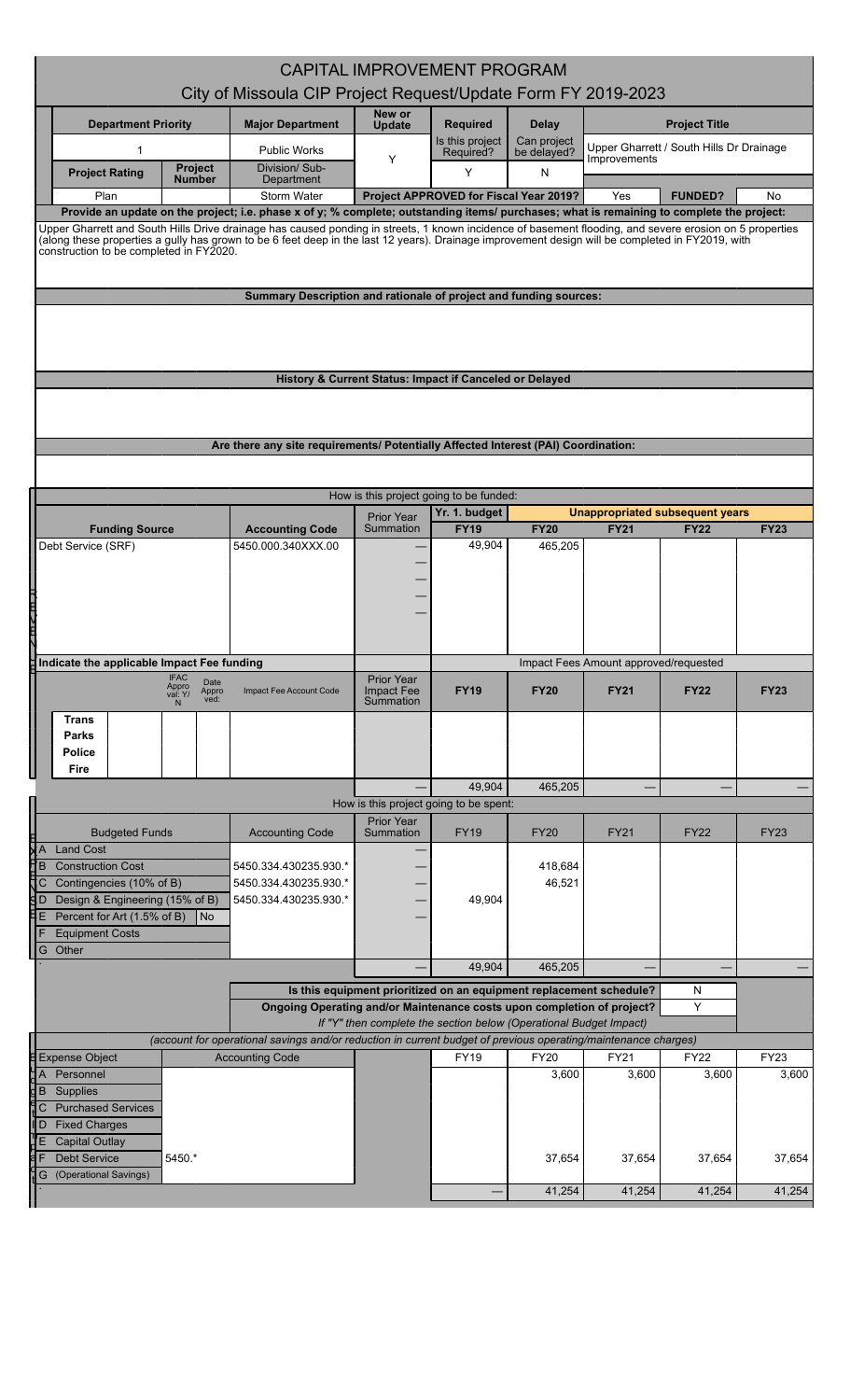|                                                                                                                                                                                                                                                                              | City of Missoula CIP Project Request/Update Form FY 2019-2023                                                  | <b>CAPITAL IMPROVEMENT PROGRAM</b>                                  |                                        |                  |                                       |                                 |             |
|------------------------------------------------------------------------------------------------------------------------------------------------------------------------------------------------------------------------------------------------------------------------------|----------------------------------------------------------------------------------------------------------------|---------------------------------------------------------------------|----------------------------------------|------------------|---------------------------------------|---------------------------------|-------------|
| <b>Department Priority</b>                                                                                                                                                                                                                                                   | <b>Major Department</b>                                                                                        | New or<br><b>Update</b>                                             | <b>Required</b>                        | <b>Delay</b>     | <b>Project Title</b>                  |                                 |             |
| 2                                                                                                                                                                                                                                                                            | <b>Public Works</b>                                                                                            |                                                                     | Is this project                        | Can project      | Household Hazardous Waste Facility    |                                 |             |
| <b>Project</b><br><b>Project Rating</b>                                                                                                                                                                                                                                      | Division/Sub-                                                                                                  | N                                                                   | Required?<br>N                         | be delayed?<br>N |                                       |                                 |             |
| <b>Number</b><br>Expand Level of                                                                                                                                                                                                                                             | Department                                                                                                     |                                                                     |                                        |                  | Yes                                   |                                 | No          |
| Service<br>Provide an update on the project; i.e. phase x of y; % complete; outstanding items/ purchases; what is remaining to complete the project:                                                                                                                         | Storm Water                                                                                                    |                                                                     | Project APPROVED for Fiscal Year 2019? |                  |                                       | <b>FUNDED?</b>                  |             |
| Through Debt Service (Other Financing Sources) the Storm Water Utility will pay for the construction and installation of utilities (electric, gas, etc.) into the<br>Household Hazardous Waste Facility. All design and other costs will be accounted from other City funds. | Summary Description and rationale of project and funding sources:                                              |                                                                     |                                        |                  |                                       |                                 |             |
|                                                                                                                                                                                                                                                                              | History & Current Status: Impact if Canceled or Delayed                                                        |                                                                     |                                        |                  |                                       |                                 |             |
|                                                                                                                                                                                                                                                                              |                                                                                                                |                                                                     |                                        |                  |                                       |                                 |             |
|                                                                                                                                                                                                                                                                              | Are there any site requirements/ Potentially Affected Interest (PAI) Coordination:                             |                                                                     |                                        |                  |                                       |                                 |             |
|                                                                                                                                                                                                                                                                              |                                                                                                                |                                                                     |                                        |                  |                                       |                                 |             |
|                                                                                                                                                                                                                                                                              |                                                                                                                | How is this project going to be funded:                             |                                        |                  |                                       |                                 |             |
|                                                                                                                                                                                                                                                                              |                                                                                                                | <b>Prior Year</b>                                                   | Yr. 1. budget                          |                  |                                       | Unappropriated subsequent years |             |
| <b>Funding Source</b>                                                                                                                                                                                                                                                        | <b>Accounting Code</b>                                                                                         | Summation                                                           | <b>FY19</b>                            | <b>FY20</b>      | <b>FY21</b>                           | <b>FY22</b>                     | <b>FY23</b> |
| Debt Service (Other Financing<br><b>SPHEF Brility</b>                                                                                                                                                                                                                        | 5450.000.340XXX.00<br>5210.000.360XXX.00                                                                       |                                                                     | 5,000<br>33,550                        |                  |                                       |                                 |             |
| Wastewater Utility                                                                                                                                                                                                                                                           | 5311.000.360XXX.00                                                                                             |                                                                     | 33,550                                 |                  |                                       |                                 |             |
|                                                                                                                                                                                                                                                                              |                                                                                                                |                                                                     |                                        |                  |                                       |                                 |             |
|                                                                                                                                                                                                                                                                              |                                                                                                                |                                                                     |                                        |                  |                                       |                                 |             |
| スロスロス                                                                                                                                                                                                                                                                        |                                                                                                                |                                                                     |                                        |                  |                                       |                                 |             |
| (µIndicate the applicable Impact Fee funding                                                                                                                                                                                                                                 |                                                                                                                |                                                                     |                                        |                  | Impact Fees Amount approved/requested |                                 |             |
| <b>IFAC</b><br>Date<br>Appro<br>val: Y/                                                                                                                                                                                                                                      | Impact Fee Account Code                                                                                        | Prior Year<br>Impact Fee                                            | <b>FY19</b>                            | <b>FY20</b>      | <b>FY21</b>                           | <b>FY22</b>                     | <b>FY23</b> |
| Appro<br>ved:<br>N                                                                                                                                                                                                                                                           |                                                                                                                | Summation                                                           |                                        |                  |                                       |                                 |             |
| Trans<br>Parks                                                                                                                                                                                                                                                               |                                                                                                                |                                                                     |                                        |                  |                                       |                                 |             |
| Police                                                                                                                                                                                                                                                                       |                                                                                                                |                                                                     |                                        |                  |                                       |                                 |             |
| I<br>Fire                                                                                                                                                                                                                                                                    |                                                                                                                |                                                                     |                                        |                  |                                       |                                 |             |
|                                                                                                                                                                                                                                                                              |                                                                                                                |                                                                     | 72,100                                 |                  |                                       |                                 |             |
|                                                                                                                                                                                                                                                                              |                                                                                                                | How is this project going to be spent:<br><b>Prior Year</b>         |                                        |                  |                                       |                                 |             |
| <b>Budgeted Funds</b>                                                                                                                                                                                                                                                        | <b>Accounting Code</b>                                                                                         | Summation                                                           | <b>FY19</b>                            | <b>FY20</b>      | <b>FY21</b>                           | <b>FY22</b>                     | FY23        |
| ЖĀ<br><b>Land Cost</b><br>Ŧв<br><b>Construction Cost</b>                                                                                                                                                                                                                     | 5450.334.430235.930.*                                                                                          |                                                                     | 70,000                                 |                  |                                       |                                 |             |
| Contingencies (10% of B)<br>JC                                                                                                                                                                                                                                               | 5450.344.430235.930.*                                                                                          |                                                                     | 2,100                                  |                  |                                       |                                 |             |
| Design & Engineering (15% of B)<br>۹D                                                                                                                                                                                                                                        |                                                                                                                |                                                                     |                                        |                  |                                       |                                 |             |
| ĦЕ<br>Percent for Art (1.5% of B)<br>$\overline{\mathsf{No}}$<br><b>Equipment Costs</b>                                                                                                                                                                                      |                                                                                                                |                                                                     |                                        |                  |                                       |                                 |             |
| Other<br>G                                                                                                                                                                                                                                                                   |                                                                                                                |                                                                     |                                        |                  |                                       |                                 |             |
|                                                                                                                                                                                                                                                                              |                                                                                                                |                                                                     | 72,100                                 |                  |                                       |                                 |             |
|                                                                                                                                                                                                                                                                              |                                                                                                                | Is this equipment prioritized on an equipment replacement schedule? |                                        |                  |                                       | N                               |             |
|                                                                                                                                                                                                                                                                              | Ongoing Operating and/or Maintenance costs upon completion of project?                                         |                                                                     |                                        |                  |                                       | Y                               |             |
|                                                                                                                                                                                                                                                                              | (account for operational savings and/or reduction in current budget of previous operating/maintenance charges) | If "Y" then complete the section below (Operational Budget Impact)  |                                        |                  |                                       |                                 |             |
| <b>E</b> Expense Object                                                                                                                                                                                                                                                      | <b>Accounting Code</b>                                                                                         |                                                                     | FY19                                   | <b>FY20</b>      | <b>FY21</b>                           | <b>FY22</b>                     | FY23        |
| Personnel<br>ăЯ                                                                                                                                                                                                                                                              |                                                                                                                |                                                                     |                                        |                  |                                       |                                 |             |
| $\overline{\mathsf{d}}$ B<br>Supplies<br><b>Purchased Services</b><br>C                                                                                                                                                                                                      |                                                                                                                |                                                                     |                                        |                  |                                       |                                 |             |
| <b>Fixed Charges</b><br>II D                                                                                                                                                                                                                                                 |                                                                                                                |                                                                     |                                        |                  |                                       |                                 |             |
| IJЕ<br><b>Capital Outlay</b>                                                                                                                                                                                                                                                 |                                                                                                                |                                                                     |                                        |                  |                                       |                                 |             |
| <b>Debt Service</b><br>5450.*                                                                                                                                                                                                                                                |                                                                                                                |                                                                     | 9,337                                  | 9,337            | 9,337                                 | 9,337                           | 9,337       |
| (Operational<br>G<br>Savings)                                                                                                                                                                                                                                                |                                                                                                                |                                                                     | 9,337                                  | 9,337            | 9,337                                 | 9,337                           | 9,337       |
|                                                                                                                                                                                                                                                                              |                                                                                                                |                                                                     |                                        |                  |                                       |                                 |             |